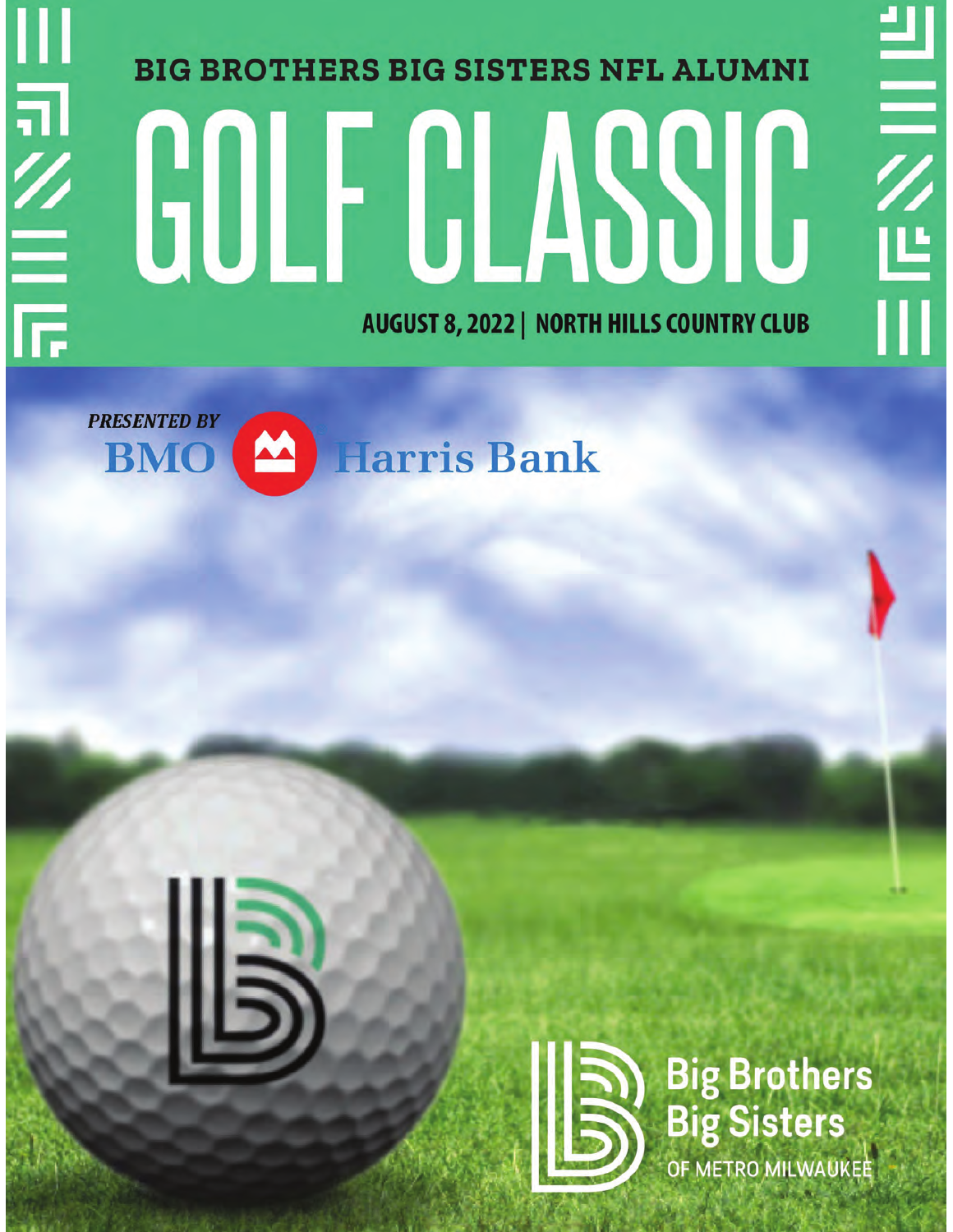

#### HELP BIG BROTHERS BIG SISTERS OF METRO MILWAUKEE PROVIDE THE PROVEN POWER OF ONE-TO-ONE MENTORING

### **MONDAY, AUGUST 8, 2022**

**North Hills Country Club** N73 W13430 Appleton Avenue Menomonee Falls, WI 53051



Big Brothers Big Sisters of Metro Milwaukee's mission is to create and support one-to-one mentoring relationships that ignite the power and promise of youth.



Since 1975, Big Brothers Big Sisters has been providing professionally supported one-to-one mentoring services to youth in Milwaukee and Waukesha counties. Our mentoring program makes a profound impact in the lives of over 1,200 at-risk youth each year by creating and supporting strong, long-lasting one-to-one relationships between children and caring volunteer adult mentors. Through our mentoring program, youth receive support, guidance, and resources that empower them to achieve long-term positive outcomes, including:

**EDUCATIONAL SUCCESS** 

AVOIDANCE OF RISKY BEHAVIOR

SOCIAL AND EMOTIONAL DEVELOPMENT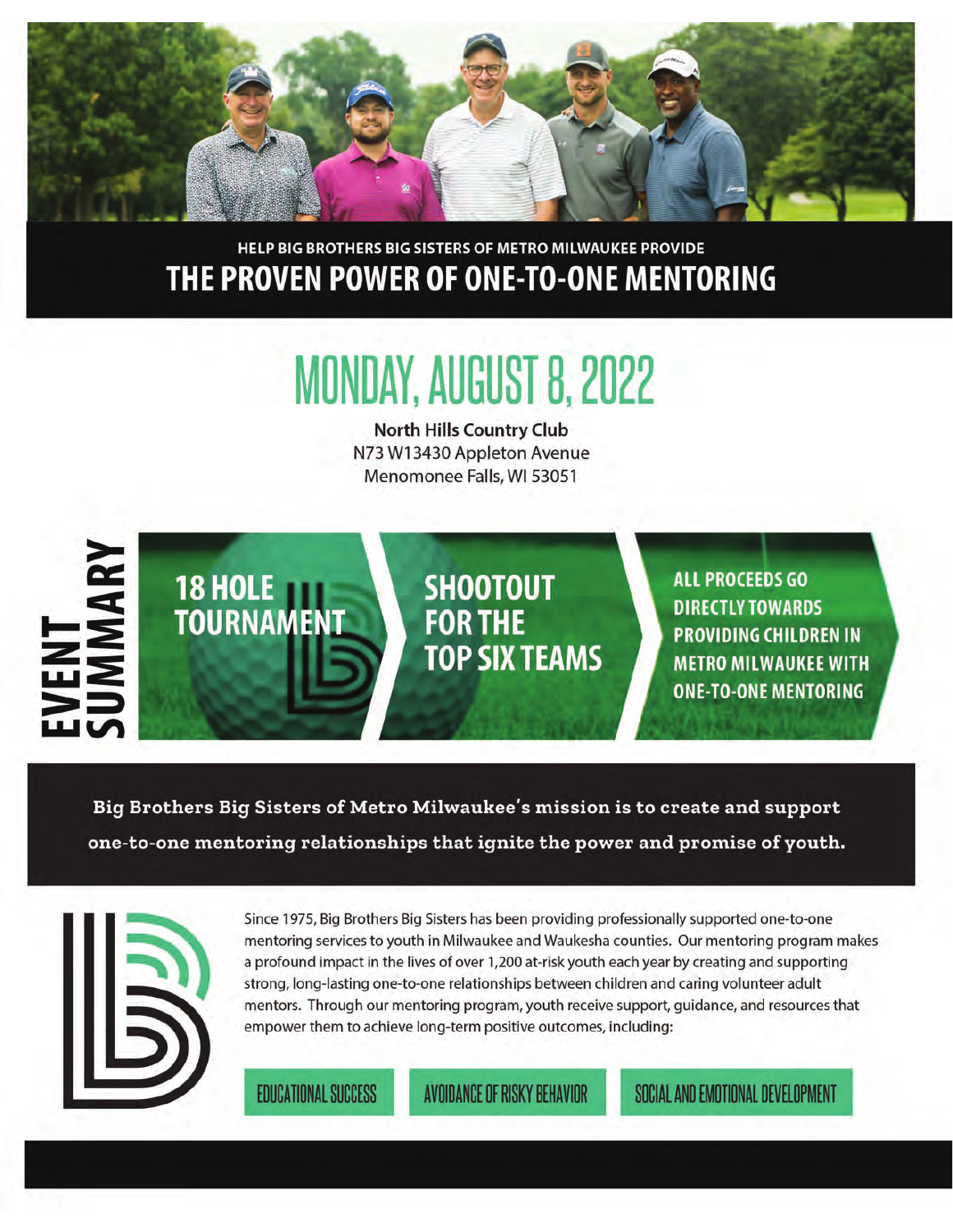

 $32<sup>nd</sup>$  Annual BIG BROTHERS BIG SISTERS NFL ALUMNI

GOLF CLASSIC



Presented by **BMO M** Harris Bank

# SPONSORSHIP OPPORTUNITIES

Big Brothers Big Sister of Metro Milwaukee and the NFL Alumni Milwaukee Chapter invite you to participate in our 32nd Annual Golf Classic. The Golf Classic will be held at North Hills Country Club rated as one of the top three private courses in southeast Wisconsin! This event is one of the area's premier charity golf outings, attracting many of Milwaukee's prominent business and community leaders. Sponsors receive recognition at event awards dinner and on Big Brothers Big Sisters of Metro Milwaukee's website.

#### **PRESENTING SPONSOR - Sold Out!**

Thank you to our Presenting Sponsor



### **SIGNATURE SPONSOR - \$7,000**

- One golf foursome, paired with an NFL Alumni celebrity for 18 holes of golf
- Chance to participate in the Shootout and win a trip to the Super Bowl of Golf
- Logo on banners, course signage, and awards dinner signage
- Breakfast, lunch, and awards dinner

#### **FOURSOME - \$3,750**

- One golf foursome, paired with an NFL Alumni celebrity for 18 holes of golf
- Chance to participate in the Shootout and win a trip to the Super Bowl of Golf
- Breakfast, lunch, and awards dinner